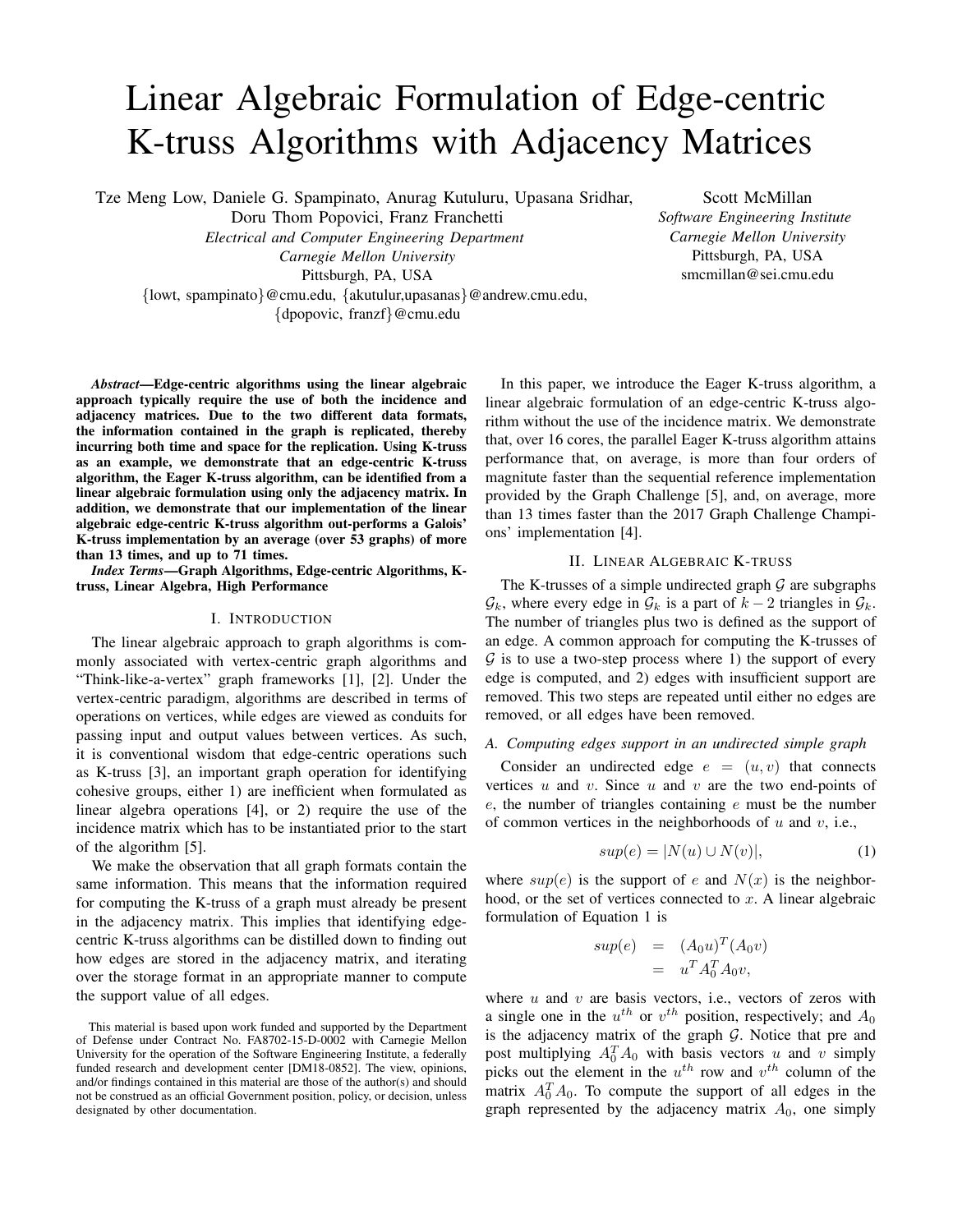reads off the elements in the appropriate location of  $A_0^T A_0$ . In other words, the support of all edges is given by the linear algebraic equation:

$$
S = A_0^T A_0 \circ A_0,\tag{2}
$$

where  $\circ$  is the Hadamard product (i.e., element-wise multiplication). Notice that in the this case, the adjacency matrix  $A_0$ is used as a mask so that only support values corresponding to actual edges in the graph are computed by Equation 2.

# *B. Eliminating edges with insufficient support*

The next step in computing the K-trusses of  $G$  is to remove edges with insufficient support such that only edges with support greater or equal to  $k - 2$  are left. This can be implemented by first identifying a mask  $M$  that only keeps edges with support greater or equal to  $k-2$ , and then applying that mask on  $A_0$ . These two operations can be represented with following two linear algebraic formulas:

$$
M = S \ge (k-2) \tag{3}
$$

$$
A_1 = A_0 \circ M. \tag{4}
$$

Using the newly computed subgraph represented by  $A_1$ , we repeat the process of computing support, and eliminating edges by repeated computation of Equations 2-4. When no more edges can be removed,

$$
G_k = S,
$$

where  $G_k$  is the adjacency matrix of of the K-truss  $\mathcal{G}_k$  of  $\mathcal{G}$ .

# *C. Introducing Symmetry*

As we are only considering undirected edges, this means that  $A_0$  is a symmetric matrix. As such, only the upper (or lower) triangular part of  $A_0$  needs to be stored. Similarly, the output  $S$  is also symmetric and should be stored in the same way. Mathematically, we can capture the symmetry of  $A_0$  and  $S$  by partitioning both  $A_0$  and  $S$  into submatrices as follows:

$$
S \to \left(\begin{array}{c|c} S_{TL} & S_{TR} \\ \hline \ast & S_{BR} \end{array}\right) \text{ and } A_0 \to \left(\begin{array}{c|c} A_{0_{TL}} & A_{0_{TR}} \\ \hline \ast & A_{0BR} \end{array}\right),
$$

where  $S_{TL}$ ,  $S_{BR}$ ,  $A_{0TL}$ , and  $A_{0BR}$  are symmetric submatrices,  $S_{TR}$  and  $A_{0TR}$  are general submatrices, and  $*$  represents submatrices of values in  $S$  and  $A$  that are not stored.

Substituting these quadrants into Equation 2, we obtain the following expressions that describe how values in different quadrants of the S can be computed using submatrices of  $A_0$ ,

$$
S_{TL} \equiv (A_{0_{TL}}^T A_{0_{TL}} + A_{0_{TR}} A_{0_{TR}}^T) \circ A_{0_{TL}} \tag{5}
$$

$$
S_{TR} \equiv (A_{0_{TL}}^T A_{0_{TR}} + A_{0_{TR}} A_{0_{BR}}) \circ A_{0_{TR}} \tag{6}
$$

$$
S_{BR} \equiv (A_{0_{TR}}^T A_{0_{TR}} + A_{0_{BR}}^T A_{0_{BR}}) \circ A_{0_{BR}}. \tag{7}
$$

## III. EDGE-CENTRIC EAGER K-TRUSS ALGORITHM

The quintessential edge-centric K-truss algorithm iterates over the edges, computes the support of each edge, and determines if that edge should be eliminated. While it is possible to compute the edges in any order, it is always prudent to compute the edges in the order they are stored so as to improve memory accesses.

Without loss of generality, let us assume that the adjacency matrix is stored in compressed sparse row format (CSR), and only the upper triangular matrix is stored. The use of CSR implies that the support values of the edges are stored in a row-wise manner. Iterating over the edges, from the first row down, and in a left-to-right manner, one would compute the edges in a sequential manner.

For the remaining of the paper, we will use upper-case, lower-case and greek letters to represent matrices, column vectors, and scalar elements, respectively.

## *A. Eager Computation*

We make the observation that computing the support values in a row-wise manner from top to bottom would mean that the partitions  $S_{TL}$  and  $S_{TR}$  of S have been computed. This in turn requires access to values in  $A_{0_{TL}}$ ,  $A_{0_{TR}}$ , and  $A_{0_{BB}}$ . Furthermore, these partitions of  $A_0$  are also used to update  $S_{BR}$  (as shown in Equation 7). Therefore, we want to use  $A_{0_{TR}}$  to compute as much of  $S_{BR}$  as possible to reduce redundant memory accesses. As such, we are eagerly performing as much computation as possible; and hence the name of our proposed Eagar K-truss algorithm.

## *B. Deriving the updates*

Let us assume that at the start of any given iteration, the values in  $S_{TL}$  and  $S_{TR}$  have been computed. In addition,  $S_{BR}$ has been partially updated such that

$$
S_{BR} \equiv A_{0_{TR}}^T A_{0_{TR}} \circ A_{0_{BR}}.\tag{8}
$$

To make progress towards computing  $S$ , we first identify the next row of S to be updated from  $S_{BR}$  by splitting  $S_{BR}$ into quadrants and isolating the diagonal element  $\sigma_{11}$  and the row vector  $s_{12}^T$ , i.e.,

$$
\left(\begin{array}{c|c} S_{TL} & S_{TR} \\ \hline \ast & S_{BR} \end{array}\right) \rightarrow \left(\begin{array}{c|c} S_{00} & & (s_{01} & S_{02}) \\ \hline \begin{pmatrix} \ast \\ \ast \end{pmatrix} & \begin{pmatrix} \sigma_{11} & s_{12}^T \\ \hline \ast & S_{22} \end{pmatrix} \end{array}\right).
$$

By partitionining  $A_0$  in a similar fashion as  $S$ , i.e.,

$$
\left(\begin{array}{c|c} A_{0_{TL}} & A_{0_{TR}} \\ \hline \end{array}\right) \rightarrow \left(\begin{array}{c|c} A_{0_{00}} & \left(\begin{array}{c|c} a_{0_{01}} & A_{0_{02}} \end{array}\right) \\ \hline \left(\begin{array}{c|c} \ast \\ \hline \end{array}\right) & \left(\begin{array}{c|c} \alpha_{0_{11}} & a_{0_{12}}^T \\ \hline \end{array}\right) \\ \hline \end{array}\right),
$$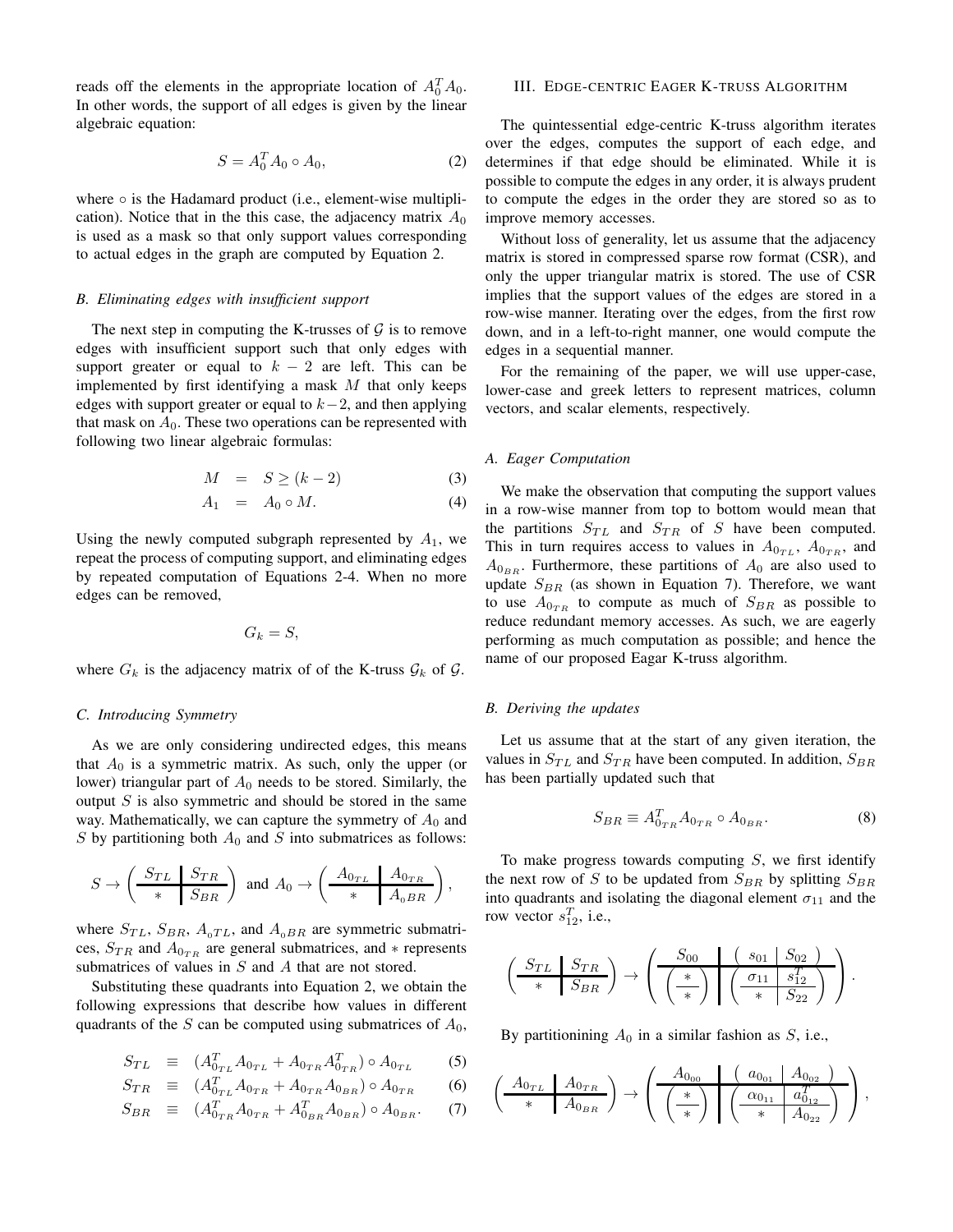and subsituting the appropriate submatrices and subvectors of  $A_0$  into Equation 8, we obtain the following expressions for the values of  $\sigma_{11}$ ,  $s_{12}^T$ , and  $S_{22}$ :

$$
S_{BR} \equiv A_{0_{TR}}^T A_{0_{TR}} \circ A_{0_{BR}}
$$
  
\n
$$
\left(\frac{\sigma_{11} | s_{12}^T}{* | S_{22}}\right) \equiv \left(a_{0_{01}} | A_{0_{02}}\right)^T \left(a_{0_{01}} | A_{0_{02}}\right)
$$
  
\n
$$
\circ \left(\frac{0 | a_{0_{12}}^T}{* | A_{0_{22}}}\right)
$$
  
\n
$$
\equiv \left(\frac{0 | a_{0_{01}}^T A_{0_{02}} \circ a_{0_{12}}^T}{* | A_{0_{02}}^T A_{0_{02}} \circ A_{0_{22}}}\right).
$$
 (9)

At the end of the iteration, we know that we will have computed both  $\sigma_{11}$  and  $s_{12}^T$ , and can move them above the thick lines such that we maintain our initial assumptions about the values in the different submatrices of S. This means that at the end of the iteration, the different partitions of S are in the following states:

$$
\left(\begin{array}{c|c}\nS_{00} & s_{01}^T \\
\hline\n\end{array}\right) \quad \begin{pmatrix}\nS_{02} \\
\hline\ns_{12}^T\n\end{pmatrix} \\
\hline\n\begin{pmatrix}\n\ast & * \\
\end{pmatrix} \quad\nS_{22}\n\end{array}\right)
$$

Again, partitioning  $A_0$  conformally into

$$
\left(\begin{array}{c|c}\n\left(\begin{array}{c|c}\nA_{0_{00}} & a_{0_{01}}^T \\
\hline\n\end{array}\right) & \left(\begin{array}{c|c}\nA_{0_{02}} \\
\hline\na_{0_{12}}^T\n\end{array}\right) \\
\hline\n\left(\begin{array}{c|c}\n\end{array}\right) & A_{0_{22}}\n\end{array}\right)
$$

and substituting the appropriate partitions of  $A_0$  into Equations 6 and 7, we obtain the following expressions for  $S_{TR}$ and  $S_{BR}$  at the end of an iteration:

$$
S_{TR} \equiv (A_{0_{TL}}^T A_{0_{TR}} + A_{0_{TR}} A_{0_{BR}}) \circ A_{0_{TR}}
$$
  
\n
$$
\left(\frac{S_{02}}{s_{12}^T}\right) \equiv \left(\left(\frac{A_{0_{00}} - a_{0_{01}}}{*} \right)^T \left(\frac{A_{0_{02}}}{a_{0_{12}}^T}\right) + \left(\frac{A_{0_{02}}}{a_{0_{12}}^T}\right) A_{0_{22}}\right) \circ \left(\frac{A_{0_{02}}}{a_{0_{12}}^T}\right)
$$
  
\n
$$
\equiv \left(\frac{(A_{0_{00}}^T A_{0_{02}} + a_{0_{01}} a_{0_{12}}^T + A_{0_{02}} A_{0_{22}}) \circ A_{0_{02}}}{(a_{0_{01}}^T A_{0_{02}} + a_{0_{12}}^T A_{0_{22}}) \circ a_{0_{12}}^T}\right)
$$
  
\n
$$
S_{BR} \equiv A_{0_{TR}}^T A_{0_{TR}} \circ A_{0_{BR}}
$$
  
\n
$$
S_{22} \equiv \left(\left(\frac{A_{0_{02}}}{*} \right)^T \left(\frac{A_{0_{02}}}{*} \right)\right) \circ A_{0_{22}}
$$

$$
S_{22} \equiv \left( \left( \frac{-\frac{302}{a_{012}^T}}{a_{012}^T} \right) \left( \frac{-\frac{302}{a_{012}^T}}{a_{012}^T} \right) \right) \circ A_{0_{22}}
$$
  

$$
\equiv \left( A_{0_{02}}^T A_{0_{02}} + a_{0_{12}} a_{0_{12}}^T \right) \circ A_{0_{22}}.
$$
 (11)

Using Equations 9, 10 and 11, we can identify the differences between the expressions for  $s_{12}^T$  and  $S_{22}$  at the start and end of the iteration. This tells us that updates in the body of the loop have to be

$$
\begin{aligned} s_{12}^T &= s_{12}^T + a_{0_{12}}^T A_{0_{22}} \circ a_{0_{12}}^T \\ S_{22} &= S_{22} + a_{0_{12}} a_{0_{12}}^T \circ A_{0_{22}}. \end{aligned}
$$

## IV. IMPLEMENTATION

Our C implementation of the Eager K-truss algorithm is a direct translation of the algorithm described in the previous section, and is shown in Figure 1.

## *A. Optimizations*

We highlight a number of optimizations that were performed in our implementation.

- 1) *Operation Fusion*. The updates to  $S_{22}$  and  $s_{12}^T$  both require the use of the subvector  $a_{0_{12}}^T$ , and the submatrix  $A_{0_{22}}$ . As such, we fuse the loops that compute the two updates to reduce redundant data movement.
- 2) *Size of support array.* Due to the partial update nature of the algorithm, an array is required to store the intermediate support values. As the maximum support is one less than the maximum degree of the vertices, the size of an element of the array is set to the smallest possible datatype. This increases data per byte of memory moved. For all experiments, uint16 t suffices.
- 3) Packing the intermediate adjacency matrices  $A_i$ . In each iteration of the K-truss algorithm, edges are filtered out from  $A_i$  to obtain a subgraph  $A_{i+1}$ . To avoid iterating over the edges that no longer contribute to the K-truss computation, we pack  $A_i$  to eliminate the removed edges. Packing is performed within each row, where only values in the column index array (JA) are packed. This leaves gaps between the end of one row and the start of another. The same memory location allocated for the initial adjacency matrix is reused so no additional memory is required for the packing.

# *B. Parallelism*

Parallelism is introduced in our implementation using the OpenMP [6] parallel for construct. As there is a dependency between iterations of the loop that computes S, i.e., the support values, the atomic clause is used to ensure that all updates are performed correctly. Dynamic scheduling was used to reduce the effects of variation in the amount of work in each iteration of the loop that computes  $S$ . In addition, to avoid excessive cache conflicts, chunk sizes of 128 and 1024 were utilized.

## V. RESULTS

In this section, we compare the performance of our Eager K-truss algorithm implemented in C (compiled with gcc 4.8.5) against the serial Julia implementation<sup>1</sup> provided on the Graph Challenge website [7] run using Julia 0.6 [8], and the multi-threaded K-truss implementation in Galois [9], [10]. Datasets from the Stanford Network Analysis Project (SNAP) [11], and Measurement and Analysis on the WIDE Internet (MAWI) [12] were downloaded from the Graph Challenge website in tab-separated value (TSV) format.

#### *A. Experimental Setup*

We performed our experiments on a dual-socket machine with 256 GB DDR4 memory. Each CPU is an Intel i7 E5- 2667 v3 (Haswell) with a frequency of 3.2GHz, 20 MB LLC cache, and eight physical cores. Based on the implementation, we performed the following preprocessing of the input dataset:

<sup>&</sup>lt;sup>1</sup>The implementation was edited to avoid using deprecated features, and higher performance was attained.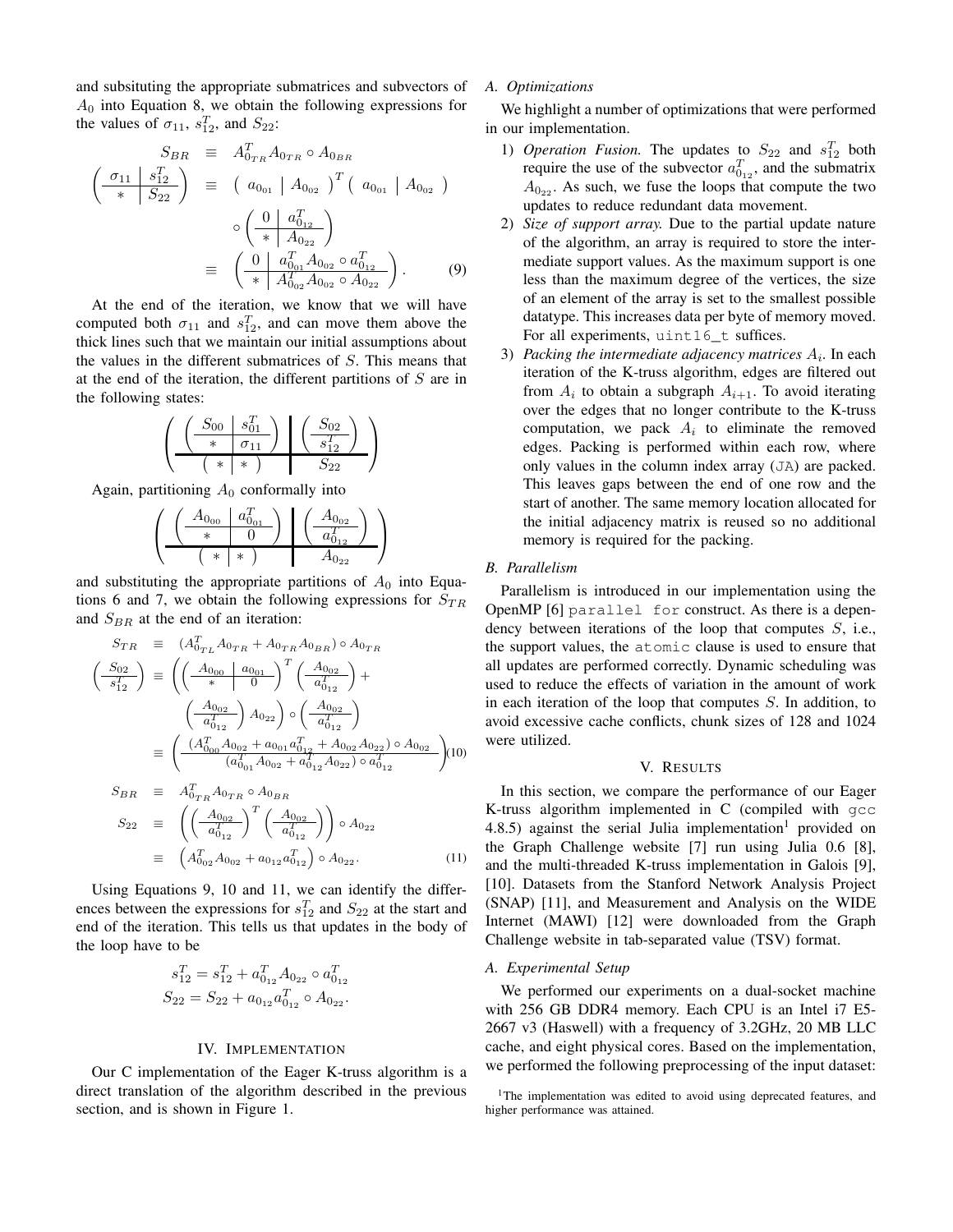```
1 void eager_ktruss(uint32_t *IA, uint32_t *JA, //input matrix in CSR format<br>2 uint16_t *M, //array of support values
2 u int16_t *M,<br>3 u int32 t NUM VERTICES, u int32 t K) {
                              uint 32_t NUM_VERTICES, uint 32_t K) {
        bool notEqual=true;
        while ( not Equal ){ // repeat until no edges are removed
           not Equal = false;# pragma omp p a r all el for num_threads (NUM_THREADS) s chedule (dynamic, CHUNK)<br>12 for (uint 32_t i = 0; i < NUM_VERTICES; ++i) { //iterate over every row
           for (uint32_t i = 0; i < NUM\_VERTICES; ++i) {
14 uint32_t a 12_start = *(IA + i);<br>15 uint32_t a 12_end = *(IA + i + 1);
15 uint 32_t a 12_{end} = *([A + i + 1);<br>16 register uint 32 + 3AL = JA + aregister uint32_t *JAL = JA + a12_start;for (uint32_t l = a12_start; *JAL != 0 && 1 != a12_end; ++1) { //and non-zero columns
20 uint 32_t A 22_start = *(IA + *(JAL));<br>21 uint 32_t A 22_end = *(IA + *(JAL) + 1)\text{uint32}_{t} A22_end = *(IA + *(JAL) + 1);
                JAL++ ;
25 \text{uint16}_t \text{ ML} = 0;<br>26 \text{uint32}_t * \text{JAK} = \text{JA}26 uint 3 2_t *JAK = JAL;<br>27 uint 3 2_t *JAJ = JA + A 2 2_start;
28 uint16_t *MJ = M + A22_start;<br>29 uint16_t *MK = M + 1 + 1;
31 while (*JAK!=0 && *JAJ != 0 &&<br>32 JAK != JA + a12_end && JAJ != JA + A22_end){ // check early termination
                          JAK != JA + a12 end && JAJ != JA + A22 end){
34 register uint 32_t JAj_val = *JAJ;<br>35 register int update_val=(JA<sub>1</sub>_val =
                   register int update_val = (JAj_val == *JAK);
\begin{array}{cc} 37 & \text{if } (\text{ update\_val}) \\ 38 & \text{#pragma omp atom} \end{array}38 \text{#pragma } comp \text{ atomic}<br>39 ++(*MK):^{++ (*MK)};
                  ML += update_val;
44 uint 32_t tmp = *JAK;<br>45 uint 32_t advance K = (tmp <= JAj_val);
46 uint 32_t advance J = (JAj_val \leq \text{tmp});<br>47 JAK += advanceK;
47 JAK \leftarrow advanceK;<br>48 MK \leftarrow advanceKMK += advanceK;
JAJ += advance J;
51 if ( update_val ) {<br>52 #pragma omp atomi
52 # pragma omp atomic<br>53 ++(*)M.
                      ++(*MJ) ;
                   MJ += advanceJ;
\begin{array}{c} 56 \\ 57 \end{array} \qquad \qquad \frac{1}{4}57 \qquad # pragma omp atomic<br>58 *(M+1)+=ML;
             * (M+1)+=ML;
59 }
62 # pragma omp p a r all el for num_threads (NUM_THREADS) s chedule (dynamic, CHUNK)<br>63 for (uint32_t n = 0; n < NUM_VERTICES; +n)for (uint32_t n = 0; n < NUM\_VERTICES; ++n) {
65 uint 32_t st = *(IA + n);<br>66 uint 32_t end = *(IA + n+1)66 uint 32-t end = *(IA + n+1);<br>67 uint 32-t *J = JA + st;67 \text{uint32_t} * \text{J} = \text{JA} + \text{st};<br>68 \text{uint32_t} * \text{Jk} = \text{JA} + \text{st};
69 u int16_t *Mst = M + st;71 for (; *J := 0 && J := JA + end; ++Mst,++J) {<br>72 if (*Mst \ge K - 2) { //check if edge need
72 if ( *Mst >= K − 2 ) {// check if edge needs to be filtered<br>73 * X + x J; // keep it in packed format
73 * Jk = * J;<br>
74 Jk + +;<br>
Jk + +;
                   Jk++;75 } } * Mst = 0;
                                                     // reset support value for next iteration
77 \frac{1}{28} if ( Jk < J ) {
78 if ( Jk < J ) { //some edges in this row has been deleted<br>79 notEqual = 1; //no locking needed since always set to 1
79 not Equal = 1; //no locking needed since always set to 1<br>80 * Jk = 0:
             \{3\} * J k = 0;
\begin{array}{cc} 81 \\ 82 \end{array} \qquad \qquad \}84 }
86 }
```

```
\frac{4}{5}\frac{6}{7}8
 \begin{array}{c} 10 \\ 11 \end{array}13
\begin{array}{c} 17 \\ 18 \end{array}\frac{19}{20}\frac{22}{23}rac{24}{25}30<br>3133
36<br>37
40 }
41
43
\frac{50}{51}54 }
60 }
61 6264
70\, 71
82 }
83
85
```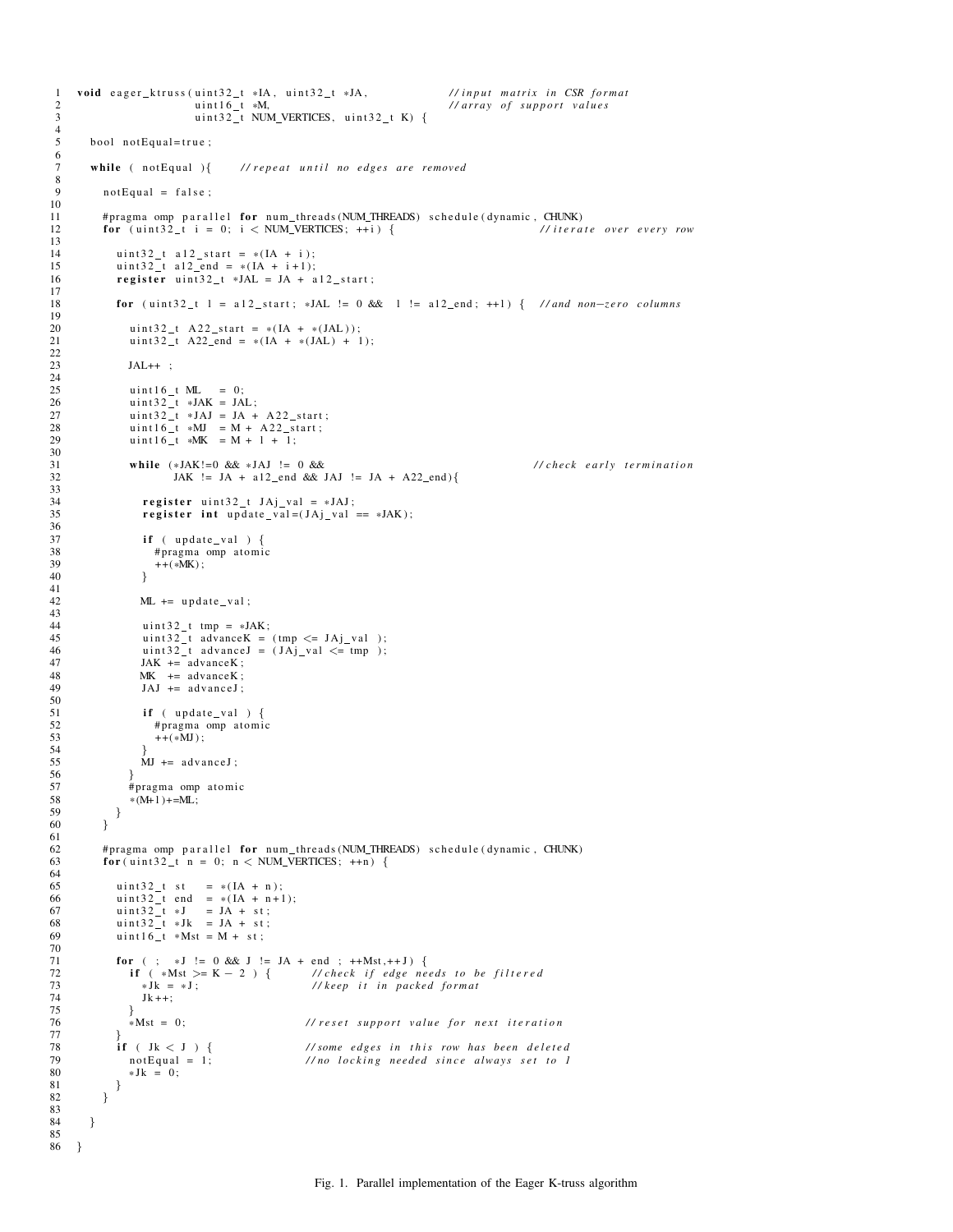- *Julia.* No preprocessing was perform. All experiments were ran using the original TSV input files.
- *Galois.* Data was converted from the TSV files into Galois' proprietary binary format using the graph converter provided with Galois with the smallest (i.e., 32-bit integer) edge type option provided.
- *Eager K-truss.* The adjacency matrix in the TSV file was first converted into an upper triangular matrix and then stored into a compressed-sparse-row (CSR) binary format.

## *B. Correctness*

We verified that our implementation reported a non-empty graph for maximum K-truss values (i.e.,  $k_{\text{max}}$ ) reported in existing literature [13], [14]. In addition, we also checked for the the absence of  $(k_{\text{max}} + 1)$ -trusses. Finally, where possible, we checked that our implementation returns the same K-truss returned by the Galois implementation.

#### *C. Performance Results*

In Table I, we report execution time for all three Ktruss implementations with  $k = k_{\text{max}}$ . Execution times were measured after data has been loaded into memory. For Julia, we report timing in seconds (s), while execution times for Galois and our Eager K-truss implementation in milliseconds (ms). Time fields marked with a dash (-) indicate Julia and Galois executions that ran for more than an hour. Parallel implementations are run using 16 threads. As a number of options were available for the Galois implementation, we ran the default bulk synchronous algorithm, and also the bulk synchoronus Jacobi algorithm under a variety of do all flags and reported the fastest timing obtained. In addition, we also report performance speedup attained by our implementation over both Julia and Galois.

On average, our sequential Eager K-truss outperforms the Julia baseline by three orders of magnitude on average. With 16 threads, the parallel Eager K-truss outperforms the Julia baseline by an average factor of 22,500 and peaks at more than 194,000 times faster.

With the exception of two out of 54 datasets, our parallel Eager K-truss implementation is consistently faster than the parallel Galois implementation by an average of 17 times. While the maximum speedup of 71.26 times was obtained on a relatively small graph, our parallel eager algorithm outperforms Galois by a factor between 1.79 and 5.94 times on large graphs (defined as graph with more than a million edges).

In Figure 2, we showed Millions of Edges Traversed per sec (METPS) for the different implementations of K-truss. On all graphs, the parallel Eager K-truss implementation with 16 threads has a METPS that is approximately an order of magnitute higher than the sequential implementation. For most graphs, the Eager K-truss attains a higher METPS than the Galois implementation. It is interesting to note that the overall trend in performance across multiple graphs is similar for the sequential and parallel Eager K-truss, and to a lesser extent the sequential Julia implementation. This suggests that



Fig. 2. Comparison of millions of edges traversed / sec (METPS) for different implementations.

the structure of the graphs affects the performance of the implementations significantly.

# VI. CONCLUSION & FUTURE DIRECTIONS

In this paper, we introduced the edge-centric Eager Ktruss algorithm that was derived and formulated with linear algebra operations on the adjacency matrix. We demonstrated that the performance attained by an algorithm derived using a linear algebraic approach can be significantly higher than the performance based on other approaches. Specifically, we demonstrate that our parallel Eager K-truss implementation outperformed the Galois' K-truss implementation by up to 71 times.

Even better performance could be achieved by improving our memory consumption and introducing more appropriate NUMA-aware memory allocation schemes to prevent excessive cache coherency side effects and improve scalability.

In particular, while we have highlighted a number of edgecentric K-truss algorithms when the adjacency matrix is stored in the CSR format, we believe that a similar approach for other adjacency matrix storage format can yield different sets of edge-centric algorithms. This could include algorithmic variants more suitable for reducing thread divergence and minimizing communication, allowing for an extension of our approach to distributed-memory and highly parallel GPU- and FPGA-accelerated systems.

#### **REFERENCES**

- [1] G. Malewicz, M. H. Austern, A. J. Bik, J. C. Dehnert, I. Horn, N. Leiser, and G. Czajkowski, "Pregel: a system for large-scale graph processing," in *Proceedings of the 2010 ACM SIGMOD International Conference on Management of data*. ACM, 2010, pp. 135–146.
- [2] R. R. McCune, T. Weninger, and G. Madey, "Thinking like a vertex: a survey of vertex-centric frameworks for large-scale distributed graph processing," *ACM Computing Surveys (CSUR)*, vol. 48, no. 2, p. 25, 2015.
- [3] J. Cohen, "Trusses: Cohesive subgraphs for social network analysis," 2008.
- [4] C. Voegele, Y. S. Lu, S. Pai, and K. Pingali, "Parallel triangle counting and k-truss identification using graph-centric methods," in *2017 IEEE High Performance Extreme Computing Conference (HPEC)*, Sept 2017, pp. 1–7.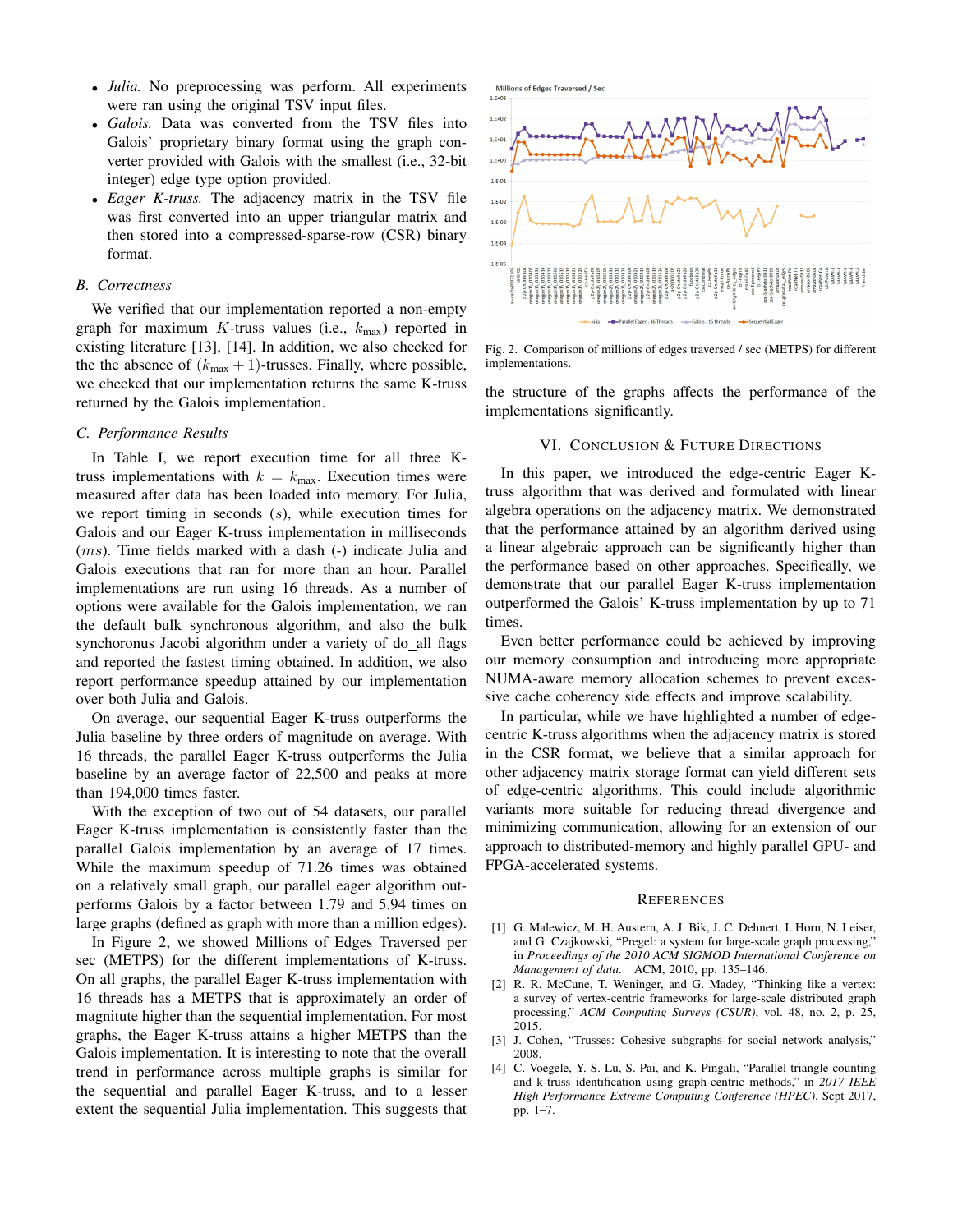TABLE I

| Graph                    | <b>Edges</b>          | $k_{\rm max}$  | <b>Sequential Julia</b> | <b>Galois</b>            | <b>Eager</b>             |                                                       | Speed-up       |                           |                          |
|--------------------------|-----------------------|----------------|-------------------------|--------------------------|--------------------------|-------------------------------------------------------|----------------|---------------------------|--------------------------|
|                          | (in thousands)        |                | Time $(s)$              | Time $(ms)$              |                          | Time $(ms)$ Time $(ms)$                               |                | over Julia                | over Galois              |
|                          |                       |                |                         | 16 threads               | Sequential               | 16 threads                                            |                | Seq. vs seq. Par. vs seq. | Par. vs par.             |
| as-caida20071105         | 12.6                  | 16             | 157.2                   | 19.97                    | 43.24                    | 3.45                                                  | 3,636          | 45,639                    | 5.80                     |
| ca-GrQc                  | 14.5                  | 44             | 4.8                     | 20.27                    | 1.90                     | 0.74                                                  | 2,530          | 6,522                     | 27.58                    |
| p2p-Gnutella08           | 20.8                  | 5              | 1.1                     | 19.82                    | 2.83                     | 0.59                                                  | 399            | 1,906                     | 33.48                    |
| oregon1_010407           | 22.0                  | 14             | 16.7                    | 19.96                    | 11.03                    | 1.46                                                  | 1,518          | 11,508                    | 13.72                    |
| $oregon1_010331$         | 22.0                  | 16             | 24.8                    | 20.22                    | 11.20                    | 1.53                                                  | 2,216          | 16,201                    | 13.20                    |
| oregon1_010414           | 22.5                  | 15             | 25.6                    | 20.13                    | 11.69                    | 1.49                                                  | 2,190          | 17,227                    | 13.55                    |
| $oregon1_010428$         | 22.5                  | 15             | 26.0                    | 19.80                    | 11.92                    | 1.55                                                  | 2,178          | 16,705                    | 12.74                    |
| $oregon1_010505$         | 22.6                  | 14             | 26.4                    | 19.82                    | 12.22                    | 1.65                                                  | 2,161          | 16,029                    | 12.03                    |
| $oregon1_010512$         | 22.7                  | 15             | 26.6                    | 19.96                    | 11.87                    | 1.55                                                  | 2,242          | 17,143                    | 12.86                    |
| $oregon1_010519$         | 22.7                  | 15             | 27.0                    | 20.18                    | 12.17                    | 1.62                                                  | 2,216          | 16.603                    | 12.43                    |
| $oregon1_010421$         | 22.7                  | 15             | 34.6                    | 19.94                    | 12.05                    | 1.73                                                  | 2,869          | 19.969                    | 11.52                    |
| oregon1 010526           | 23.4                  | 14             | 27.7                    | 20.18                    | 12.84                    | 1.84                                                  | 2,154          | 15,012                    | 10.96                    |
| ca-HepTh                 | 26.0                  | 32             | 3.4                     | 33.06                    | 2.46                     | 0.46                                                  | 1,369          | 7.256                     | 71.26                    |
| p2p-Gnutella09           | 26.0                  | $\sqrt{5}$     | 1.3                     | 19.91                    | 3.06                     | 0.47                                                  | 419            | 2,732                     | 42.45                    |
| oregon $2$ 010407        | 30.9                  | 24             | 27.4                    | 20.01                    | 18.36                    | 1.93                                                  | 1,494          | 14,234                    | 10.39                    |
| $oregon2$ 010505         | 30.9                  | 21             | 28.5                    | 20.13                    | 19.27                    | 2.10                                                  | 1,479          | 13,571                    | 9.58                     |
| $oregon2$ 010331         | 31.2                  | 25             | 27.1                    | 20.51                    | 19.32                    | 2.20                                                  | 1,405          | 12,351                    | 9.34                     |
| $oregon2_010512$         | 31.3                  | 21             | 29.4                    | 21.28                    | 20.02                    | 2.26                                                  | 1,469          | 13,002                    | 9.41                     |
| $oregon2_010428$         | 31.4                  | 21             | 17.6                    | 20.32                    | 21.01                    | 2.31                                                  | 839            | 7,631                     | 8.80                     |
| p2p-Gnutella06           | 31.5                  | $\overline{4}$ | 2.2                     | 19.84                    | 3.22                     | 0.48                                                  | 674            | 4,517                     | 41.33                    |
| $oregon2_010421$         | 31.5                  | 22             | 28.2                    | 20.34                    | 20.97                    | 2.30                                                  | 1,345          | 12,241                    | 8.83                     |
| oregon2_010414           | 31.8                  | 24             | 25.0                    | 22.79                    | 25.40                    | 2.37                                                  | 984            | 10,562                    | 9.63                     |
| p2p-Gnutella05           | 31.8                  | $\overline{4}$ | 1.8                     | 19.95                    | 3.45                     | 0.49                                                  | 533            | 3,786                     | 41.14                    |
| oregon2_010519           | 32.3                  | 24             | 30.3                    | 20.34                    | 19.70                    | 2.13                                                  | 1,537          | 14,227                    | 9.56                     |
| oregon2_010526           | 32.7                  | 25             | 31.5                    | 19.96                    | 20.80                    | 2.17                                                  | 1,515          | 14,542                    | 9.22                     |
| p2p-Gnutella04           | 40.0                  | $\overline{4}$ | 3.7                     | 20.19                    | 3.85                     | 0.45                                                  | 973            | 8,352                     | 45.07                    |
| as20000102               | 53.4                  | 10             | 6.8                     | 19.74                    | 8.71                     | 3.34                                                  | 783            | 2,046                     | 5.92                     |
| p2p-Gnutella25           | 54.7                  | $\overline{4}$ | 3.4                     | 19.70                    | 4.27                     | 0.56                                                  | 794            | 6,002                     | 34.92                    |
| p2p-Gnutella24           | 65.4                  | $\overline{4}$ | 5.7                     | 19.66                    | 5.38                     | 0.61                                                  | 1,065          | 9,452                     | 32.43                    |
| facebook                 | 88.2                  | 97             | 5.7                     | 25.64                    | 168.78                   | 29.88                                                 | 34             | 192                       | 0.86                     |
| p2p-Gnutella30           | 88.3                  | $\overline{4}$ | 5.9                     | 19.88                    | 7.31                     | 0.73                                                  | 813            | 8,151                     | 27.27                    |
| ca-CondMat               | 93.4                  | 26             | 17.4                    | 20.18                    | 14.51                    | 1.09                                                  | 1,198          | 15,957                    | 18.53                    |
| ca-HepPh                 | 118.5                 | 239            | 15.9                    | 26.54                    | 166.19                   | 9.84                                                  | 95             | 1,612                     | 2.70                     |
| p2p-Gnutella31           | 147.9                 | $\overline{4}$ | 12.3                    | 19.81                    | 12.98                    | 0.89                                                  | 948            | 13,814                    | 22.23                    |
| email-Enron              | 183.8                 | 22             | 120.2                   | 36.60                    | 229.12                   | 8.28                                                  | 524            | 14,518                    | 4.42                     |
| ca-AstroPh               | 198.1                 | 57             | 58.3                    | 13.44                    | 90.46                    | 4.36                                                  | 644            | 13,378                    | 3.08                     |
| loc-brightkite_edges     | 214.1                 | 43             | 129.3                   | 24.03                    | 118.61                   | 6.59                                                  | 1,090          | 19,622                    | 3.65                     |
| cit-HepTh                | 352.3                 | 30             | 94.1                    | 35.84                    | 324.12                   | 11.73                                                 | 290            | 8,025                     | 3.05                     |
| email-EuAll              | 364.5                 | 20             | 1,551.0                 | 51.03                    | 294.11                   | 7.98                                                  | 5,274          | 194,390                   | 6.40                     |
| soc-Epinions1            | 405.7                 | 33             | 479.3                   | 53.64                    | 702.46                   | 23.98                                                 | 682            | 19,987                    | 2.24                     |
| cit-HepPh                | 420.9                 | 25             | 93.8                    | 36.01                    | 253.12                   | 7.85                                                  | 371            | 11,956                    | 4.59                     |
| soc-Slashdot0811         | 469.2                 | 35             | 684.7                   | 45.58                    | 539.35                   | 16.25                                                 | 1,269          | 42,129                    | 2.80                     |
| soc-Slashdot0902         | 504.2                 | 36             | 495.8                   | 49.08                    | 566.18                   | 16.54                                                 | 876            | 29,970                    | 2.97                     |
| amazon0302               | 899.8                 | $\tau$         | 140.9                   | 29.46                    | 83.10                    | 4.95                                                  | 1,696          | 28,494                    | 5.96                     |
| loc-gowalla edges        | 950.3                 | 29             | $\blacksquare$          | 86.14                    | 1732.51                  | 120.52                                                | $\frac{1}{2}$  |                           | 0.71                     |
| roadNet-PA               | 1,541.9               | $\overline{4}$ | $\overline{a}$          | 27.53                    | 101.38                   | 4.74                                                  | $\overline{a}$ |                           | 5.81                     |
| roadNet-TX               | 1,921.7               | 4              |                         | 32.65                    | 159.47                   | 5.49                                                  |                |                           | 5.94                     |
| amazon0312               | 2,349.9               | 11             |                         | 76.92                    | 465.10                   | 20.31                                                 |                |                           | 3.79                     |
| amazon0505               | 2,439.4               | 11             |                         | 76.88                    | 470.23<br>498.07         | 20.90<br>21.02                                        |                |                           | 3.68                     |
| amazon0601<br>roadNet-CA | 2,443.4               | 11<br>4        |                         | 79.36                    | 165.23                   |                                                       |                |                           | 3.77                     |
|                          | 2,766.6               |                |                         | 37.27                    |                          | 7.92                                                  |                |                           | 4.71                     |
| cit-Patents              | 16,518.9<br>19,020.2  | 36             |                         | 572.58                   | 3843.52                  | 194.28                                                |                |                           | 2.95                     |
| MAWI-1                   |                       | 3              |                         | $\overline{\phantom{a}}$ | $\overline{\phantom{a}}$ | 5,484                                                 |                |                           | $\overline{\phantom{a}}$ |
| MAWI-2                   | 37,242.7              | 3<br>3         |                         |                          |                          | 8,216                                                 |                |                           |                          |
| MAWI-3<br>MAWI-4         | 71,707.5<br>135,117.4 |                |                         |                          |                          | 8,286<br>Data was corrupted. Unable to convert to CSR |                |                           |                          |
| MAWI-5                   | 0.24M                 | 3              |                         |                          |                          | 24,756                                                |                |                           |                          |
| Friendster               | 1.80M                 | 129            |                         | 298,333                  |                          | 166,450                                               |                |                           | 1.79                     |
|                          |                       |                |                         |                          |                          |                                                       |                |                           |                          |

PERFORMANCE COMPARISON OF PARALLEL EAGER K-TRUSS ALGORITHM ON 2-SOCKET 16-CORE INTEL HASWELL AGAINST A SEQUENTIAL JULIA AND PARALLEL GALOIS IMPLEMENTATIONS. DATASET IS SORTED BY INCREASING NUMBER OF EDGES IN THE GRAPH.